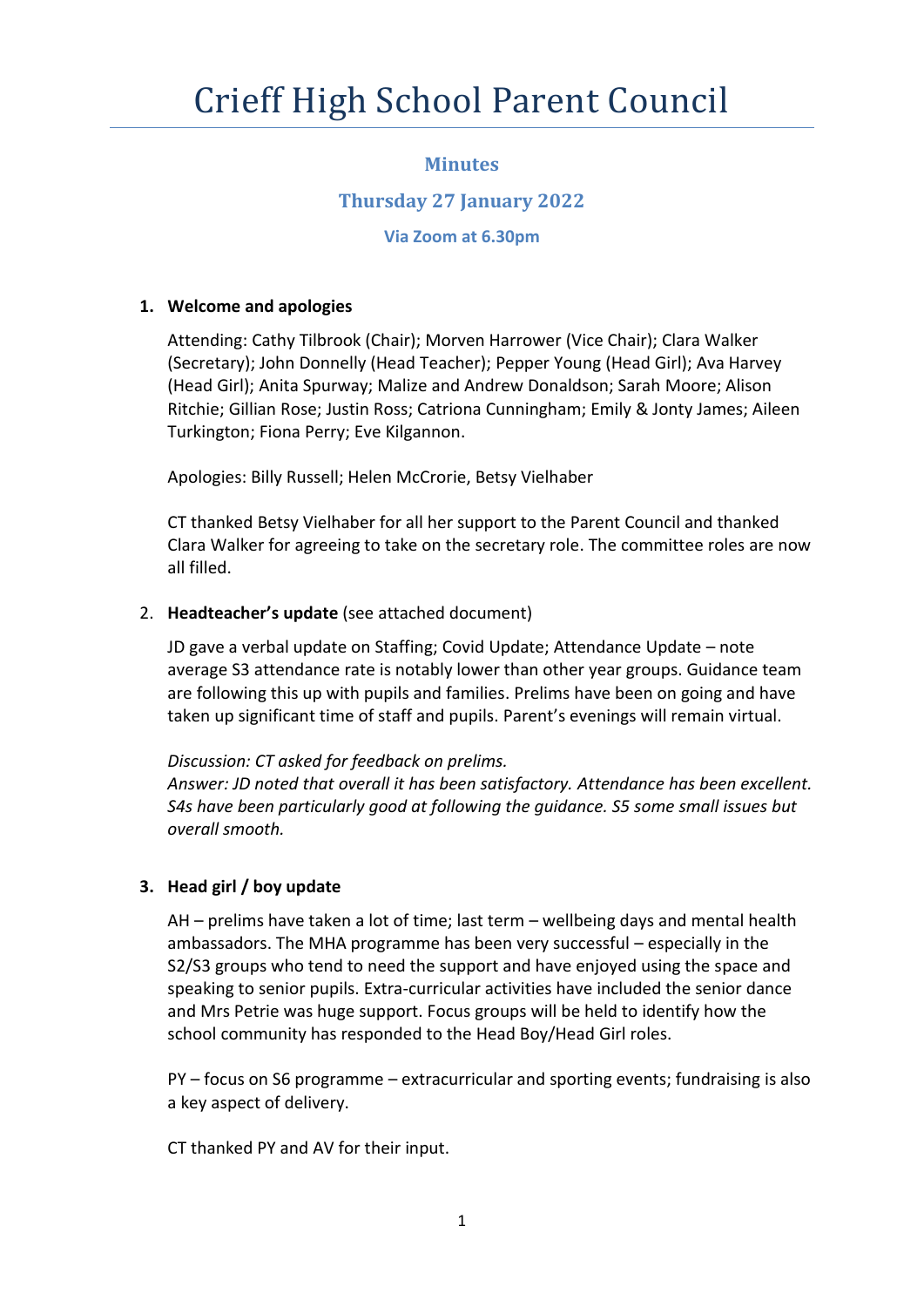#### **4. Curriculum review and feedback from recent survey (see HT update, page 4)**

CT explained the background to this issue – many parents have been concerned for some time about the timing of subject choices in CHS (narrowing down subjects studied in S2, compared to S3 in all other Perthshire secondaries). Parent Council welcomed the review and supported meetings with P7 and S1 parents in November. JD reported back on the results from survey of P7/S1 parents and carers (69% against narrowing subject choices during S1). JD explained that Covid constraints meant that there had not yet been time to consult P7 or S1 pupils

*Discussion: CT asked if it was too late to apply the changes this year.*

*JD feels that timescales would not allow for the changes to be implemented this year. There was some concern amongst parents about the changes not being implemented this year but JD felt that he has not had sufficient time to put appropriate plans in place to enable this to happen.*

*CT reflected that there was some disappointment from the parent body around this. Some concerns were raised about the extent to which P7 pupils could comment meaningfully on the timing of subject choices.*

*JD accepted the views from the PC but he believes the change in workload for staff that implementing this change would be unsustainable.* 

*Questions around staffing ratios linked to this and the timeframes needed to accommodate the proposed change and the implications for next steps.. JD agreed to confirm a timeline for steps needed if a change were agreed. Action 1: JD to prepare a timeline for further discussion of this item at next meeting.*

### **5. Mobile phone policy update (see HT update, page 5)**

JD updated on the process around reviewing the mobile phone policy and explained the evidence gathering process to develop potential scenarios on future use of mobile devices within the school.

*Discussion: CC asked about students being given devices and suggested this would mitigate any issues around not being able to access information. JD noted Betha Park as an example of where every student has been given a device so phones are minimised.* 

*CW asked about implementing the scenarios and gathering evidence around that. JD noted that the new policy scenarios would be consulted on with staff and students next term with the ambition to apply the new policy in the next academic term. JD noted that CHS is working towards becoming a reading school and this would further support a quiet, no phone policy in certain areas.* 

*Action 2: CT to schedule a further discussion on mobile phone policy and consultation update at next meeting.*

### **6. New school website – demonstration**

CT started by thanking Gill Rose who has done a huge amount of work to develop the new website with staff, students and the parent body. Gill gave a demonstration of the new website.

*Discussion: CT thanked Gill on behalf of the whole school community. Question to JD on how we can let the school community know what has been done. JD noted his immense thanks to Gill and feels the school is well placed to transition on to*